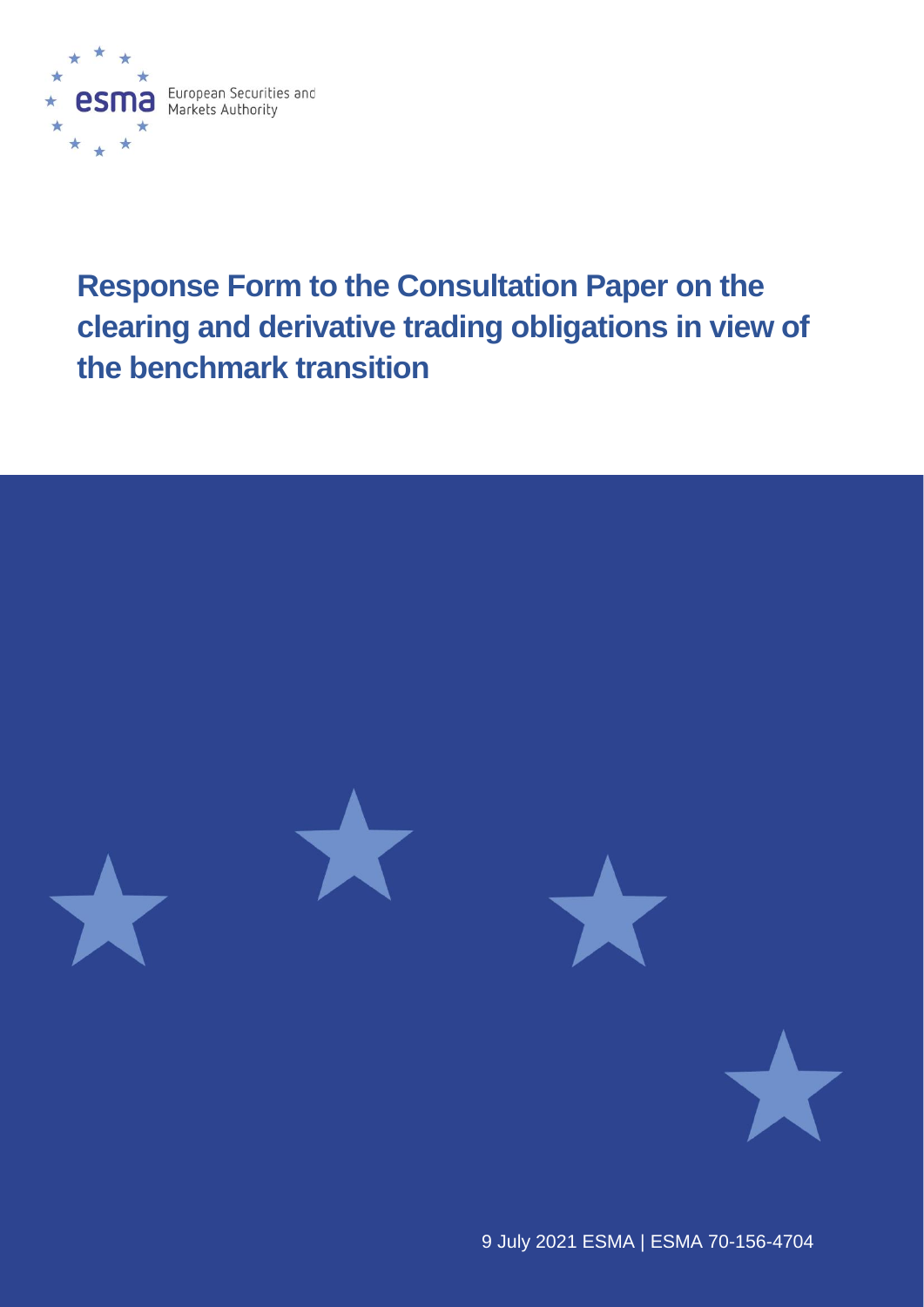

#### **Responding to this paper**

ESMA invites comments on all matters in this consultation paper and in particular on the specific questions. Comments are most helpful if they:

- respond to the question stated:
- indicate the specific question to which the comment relates;
- contain a clear rationale; and
- describe any alternatives ESMA should consider.

ESMA will consider all comments received by **2 September 2021.** 

#### **Instructions**

In order to facilitate analysis of responses to the Consultation Paper, respondents are requested to follow the below steps when preparing and submitting their response:

- 1. Insert your responses to the questions in the Consultation Paper in the present response form.
- 2. Use this form and send your responses in Word format (**pdf documents will not be considered except for annexes**);
- 3. Please do not remove tags of the type <ESMA\_QUESTION \_RFRS\_1>. Your response to each question has to be framed by the two tags corresponding to the question.
- 4. If you do not wish to respond to a given question, please do not delete it but simply leave the text "TYPE YOUR TEXT HERE" between the tags.
- 5. When you have drafted your response, name your response form according to the following convention: ESMA\_RFRS\_nameofrespondent\_RESPONSEFORM. For example, for a respondent named ABCD, the response form would be entitled ESMA\_RFRS\_ABCD\_RESPONSEFORM.
- 6. Upload the form containing your responses, **in Word format**, to ESMA's website (www.esma.europa.eu under the heading "Your input – Open Consultations" -> Consultation Paper on the clearing and derivative trading obligations in view of the benchmark transition").

#### **Publication of responses**

All contributions received will be published following the close of the consultation, unless you request otherwise. Please clearly and prominently indicate in your submission any part you do not wish to be publically disclosed. A standard confidentiality statement in an email message will not be treated as a request for non-disclosure. A confidential response may be requested from us in accordance with ESMA's rules on access to documents. We may consult you if we receive such a request. Any decision we make not to disclose the response is reviewable by ESMA's Board of Appeal and the European Ombudsman.

#### **Data protection**

Information on data protection can be found at [www.esma.europa.eu](http://www.esma.europa.eu/) under the heading [Legal Notice.](http://www.esma.europa.eu/legal-notice)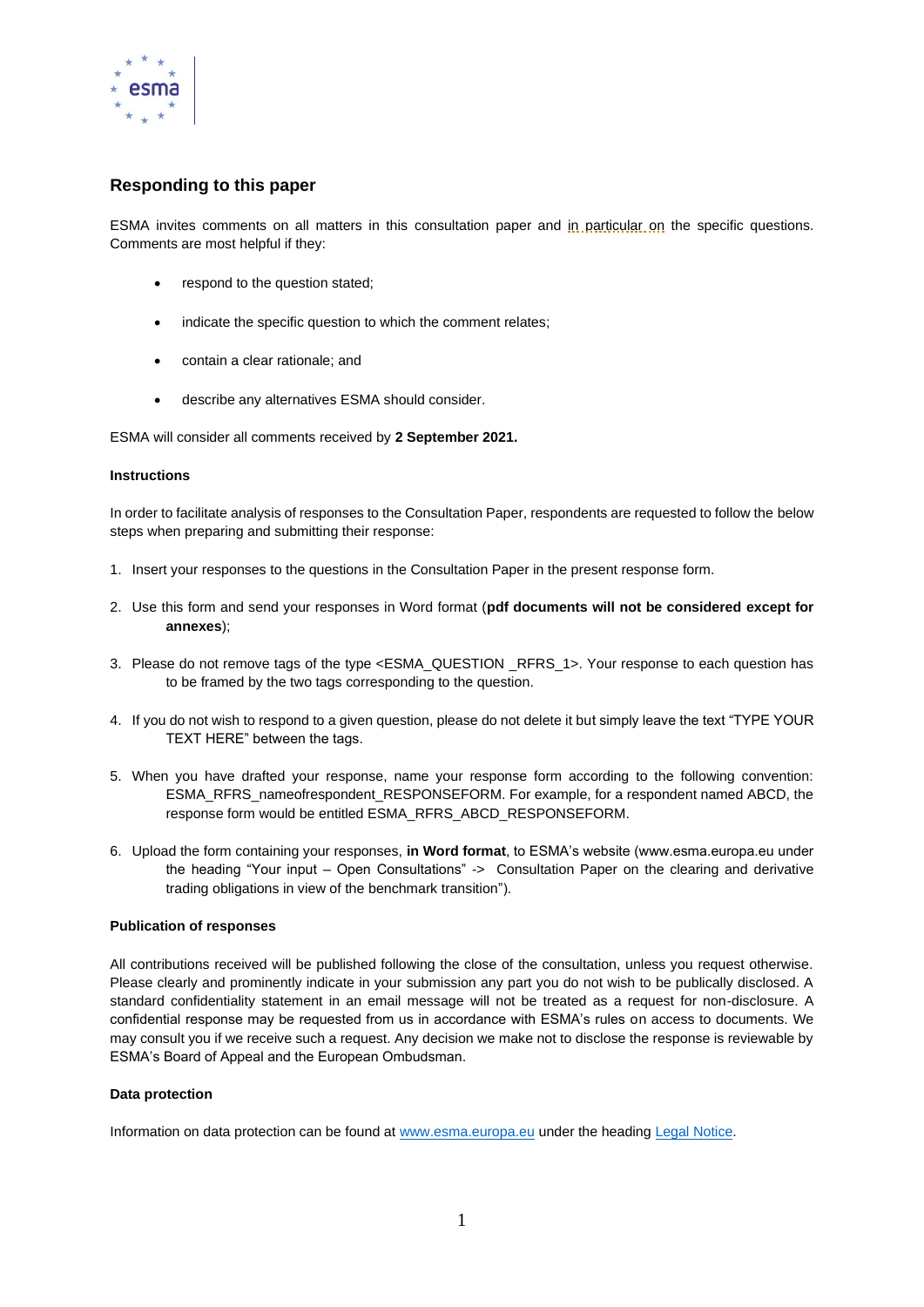

#### **Who should read this paper**

All interested stakeholders are invited to respond to this consultation paper. In particular, responses are sought from counterparties of OTC derivatives transactions which are subject to the clearing obligation or to the derivative trading obligation as well as from CCPs and Trading Venues.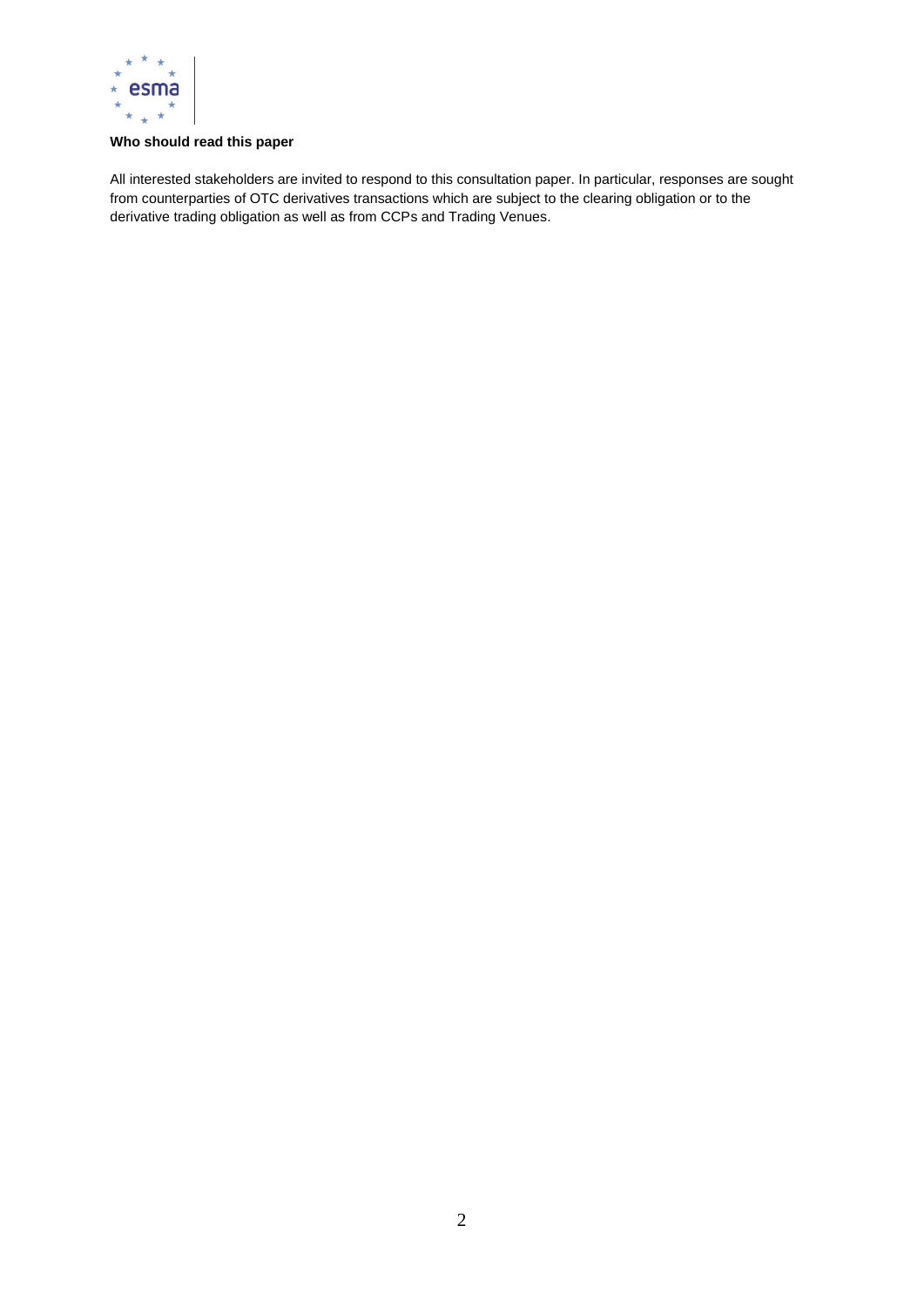

# **General information about respondent**

| Name of the company / organisation   | Eurex Group                                                          |
|--------------------------------------|----------------------------------------------------------------------|
| Activity                             | Central Counterparty and Regulated Markets/Exchanges/Trading Systems |
| Are you representing an association? |                                                                      |
| Country/Region                       | Germany                                                              |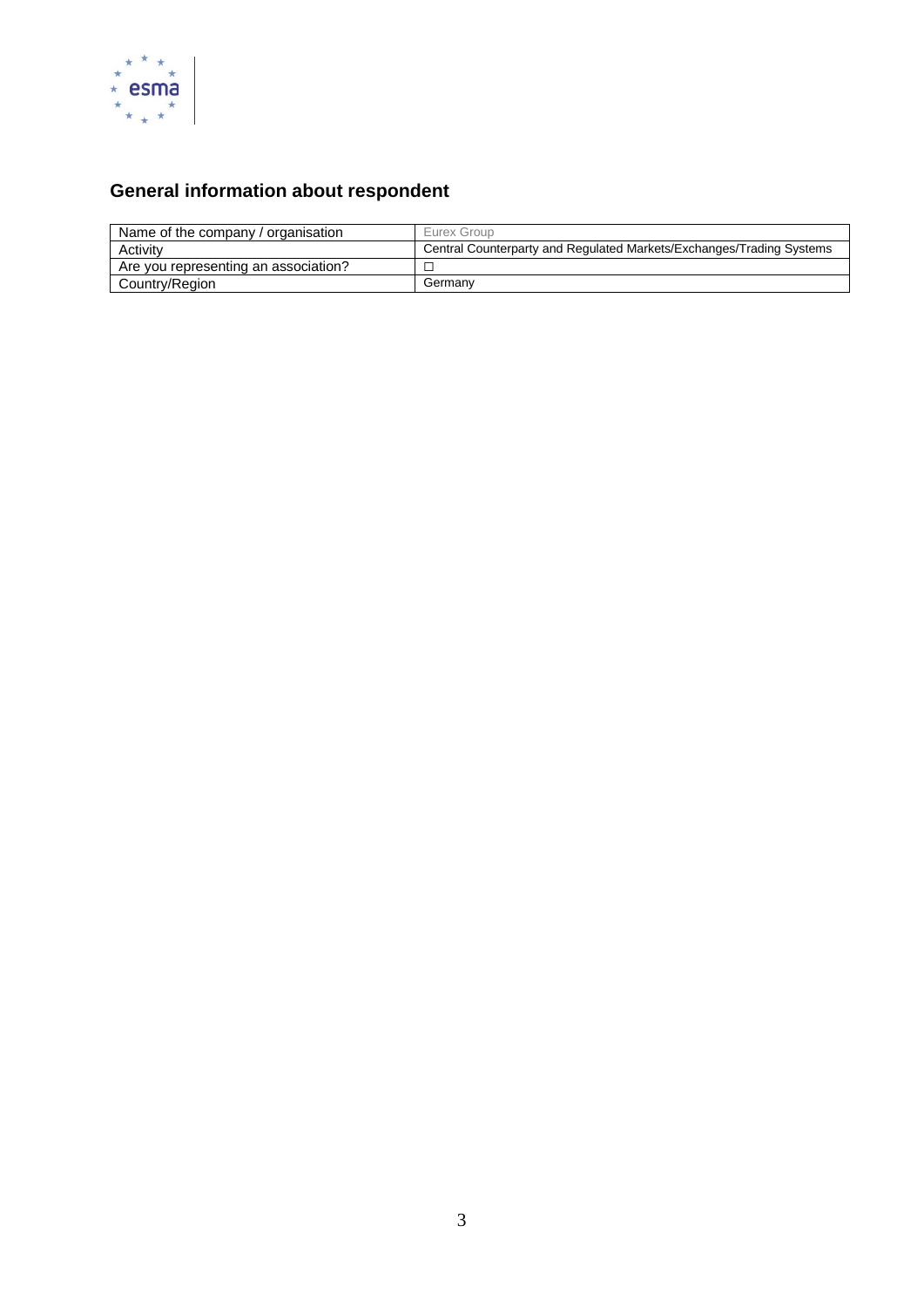

**Questions**

#### **General comments**

## **Q1 : Are there any general comments you would need to raise?** <ESMA\_QUESTION\_RFRS\_1>

Eurex Group ("Eurex"), in particular its CCP Eurex Clearing and its derivatives exchange Eurex, welcomes the opportunity to respond to ESMA's consultation on the clearing and derivative trading obligations in view of the benchmark transition. After almost a decade of reforming the IBORs, the transition from old benchmarks to new risk-free reference rates (RFRs) until the end of the year is well underway, a could be considered one of the largest changes in EU capital markets since the introduction of the Euro.

On our end, after launching €STR overnight index swaps in November 2019, Eurex completed the EONIA-€STR discounting and price alignment interest switch in July 2020 in coordination with other euro clearing CCPs. That coordination will continue later this year, when Eurex and other CCPs will implement a conversion to €STR for transactions referencing the EONIA benchmark starting on October 15, 2021 and executed over the following weekend. In addition, remaining clearing legacy IRD trades will be converted to RFR OIS trades for a) CHF and JPY LIBOR starting on December 3, 2021 and executed over the following weekend and b) GBP LIBOR starting on December 17, 2021 and executed over the following weekend.

Against this background, we would like to express our general support of the efforts made by both authorities and the industry in relation to the preparations of the IBOR reform. We therefore generally support ESMA's proposals to adapt the clearing and trading mandates to reflect the transition to the RFRs before the GBP and JPY LIBORs and EONIA cease to be produced at the end of the year.

<ESMA\_QUESTION\_RFRS\_1>

#### **State of progress with the transition**

**Q2 : Are there any other aspects of the transition that need to be taken into account? Please share any data that would help qualify further the progress with the transition or any other aspects that you think should be considered.**

<ESMA\_QUESTION\_RFRS\_2>

Regarding point 78 on page 34 of the consultation, we would like to highlight that there has been a build-up of €STR OIS liquidity in the past few months, reflected in the EONIA vs. €STR OIS monthly volume split (*see graph below*). However, we fully agree with ESMA's conclusion that because EONIA and €STR have a fixed basis, the EONIA activity is expected to be replaced by €STR at the time of the switch in October, making the liquidity build-up of €STR somewhat less important than with other RFRs.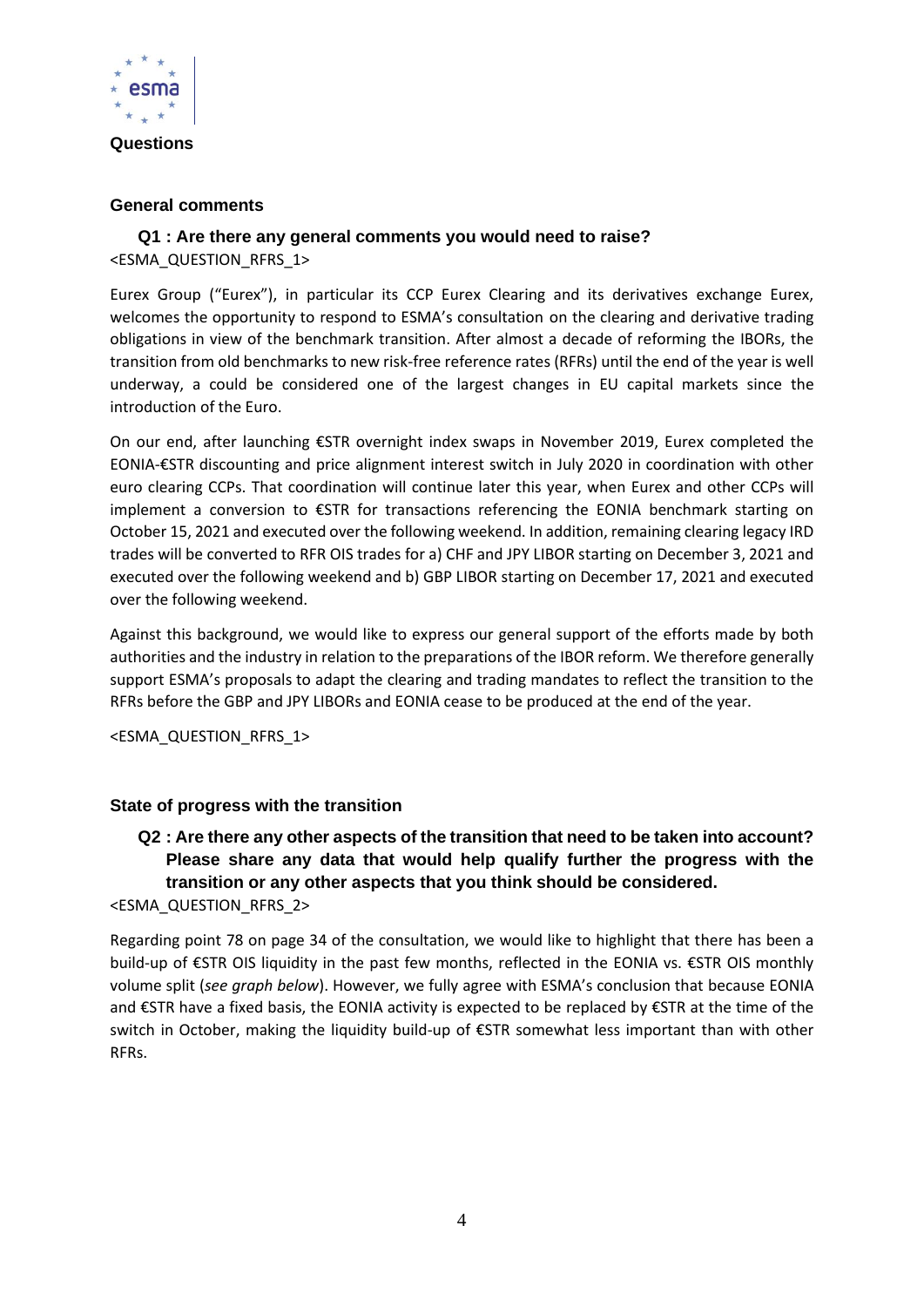



<ESMA\_QUESTION\_RFRS\_2>

#### **General approach**

## **Q3 : Are there any other aspects that you think that ESMA should take into account or that might justify a different approach?**

<ESMA\_QUESTION\_RFRS\_3>

We appreciate that ESMA is coordinating the transition to the RFRs with other regulators and jurisdictions in order to facilitate international cooperation and global convergence in the LIBOR transition to the extent possible. Nevertheless, please also see our responses to questions 5 and 6 regarding the importance of international coordination of the transition.

<ESMA\_QUESTION\_RFRS\_3>

#### **Clearing obligation**

**Q4 : Do you agree with the assessment of the EMIR criteria and with the proposed classes (except for USD which is dealt with in a dedicated Question 5)? If not please detail how the assessment could differ and please also provide data and information to justify a different assessment.** 

#### <ESMA\_QUESTION\_RFRS\_4>

We agree with ESMA's proposals in the consultation paper to adapt the clearing obligation by replacing EONIA with €STR as the reference index for EUR OIS (please also see our response to question 2 in this context). We also agree with the extension of the maturity of OIS referencing SONIA from 3 to 50 years, as the expansion of maturity is required to replace the GBP LIBOR IRS currently subject to the clearing obligation. The adaption of the clearing obligation to the new rates will help avoiding that new business will shift back from central clearing to the bilateral space, changing the risk profile for Europe.

With regards to the removal of the JPY LIBOR and the ESMA's assessment of the missing liquidity in the TONA OIS stating that it would not justify an expansion of the scope of the clearing obligation and that it would be unclear that TONA will be replacing the JPY LIBOR, Eurex believes the recent take up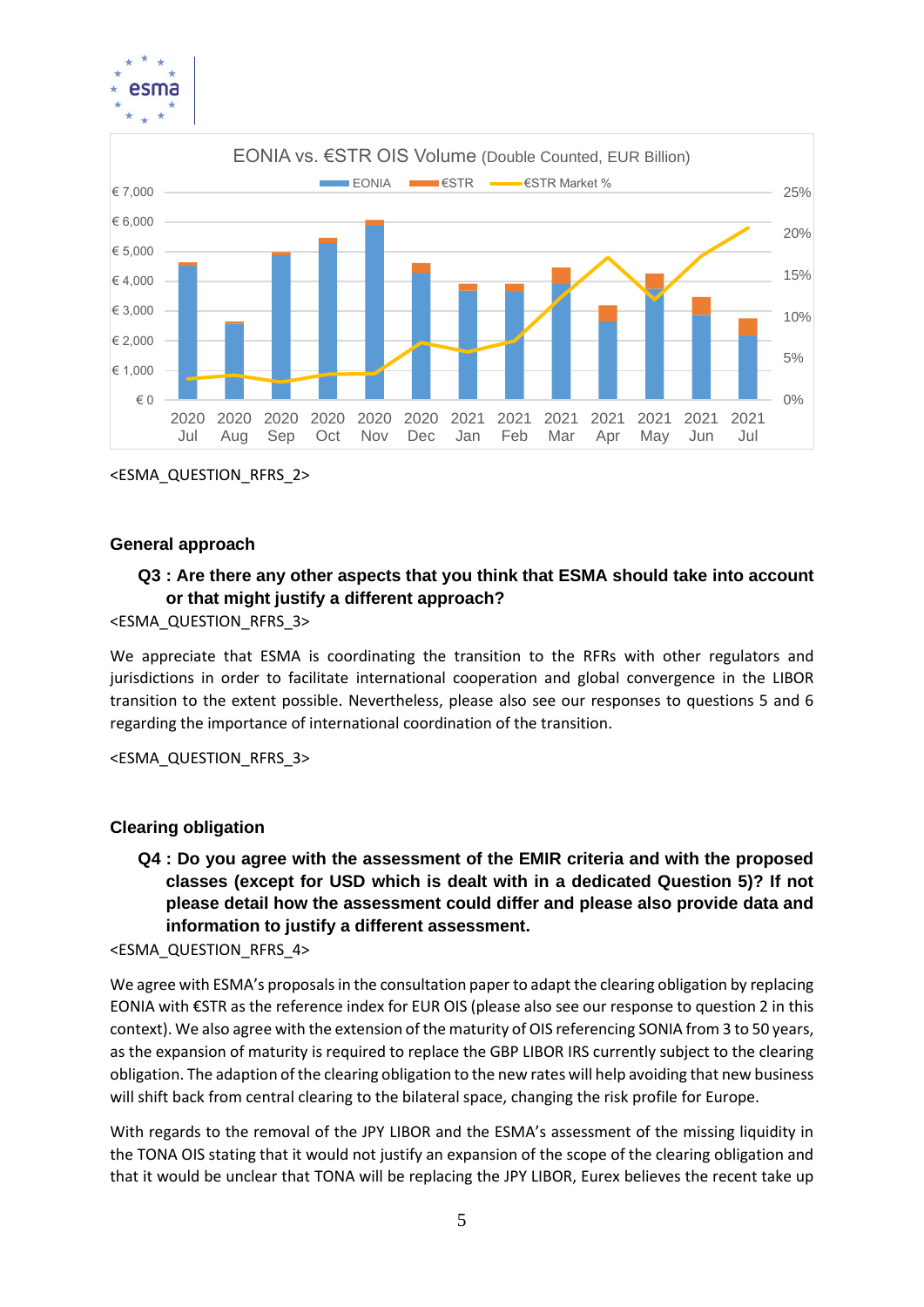

of liquidity in TONA OIS would suggest that it will be replacing the JPY LIBOR IRS currently in scope of the clearing obligation and would also support an inclusion of the TONA OIS with an extension to 30Y into the ESMA register. By both removing the JPY IRS from the CO and declining to add the TONA OIS to the CO, there will be an extended amount of time within the EU where there will be no obligation to clear JPY derivatives.

<ESMA\_QUESTION\_RFRS\_4>

**Q5 : Will the transition regarding USD have made sufficient progress by this Autumn to decide on whether to maintain or remove USD LIBOR classes. Will there be sufficient liquidity to introduce SOFR OIS to the CO and for which maturity range? Please provide the relevant data and information to explain your assessment, in accordance with the EMIR framework.** 

<ESMA\_QUESTION\_RFRS\_5>

While we agree that action would also have to be taken in the near future about the USD LIBOR and FedFunds, the adaption of the clearing mandate to the classes ESMA suggested is more urgent.

Generally, we would not suggest a removal of the USD LIBOR from the clearing obligation as long as there has not been made a decision on the treatment of SOFR and as long as the US hasn't decided on a removal and subsequent replacement.

Further, we would caution against requiring clearing for SOFR OIS in the EU without a respective adaption of the US clearing obligation to include SOFR OIS first. We understand that ESMA is aware of the CFTC's statement on the "SOFR First initiative" ([CFTC Market Risk Advisory Committee Adopts SOFR](https://www.cftc.gov/PressRoom/PressReleases/8409-21)  [First Recommendation at Public Meeting | CFTC](https://www.cftc.gov/PressRoom/PressReleases/8409-21)) for increasing liquidity in derivatives referencing SOFR and welcome ESMA's approach to closely monitor the further built up of liquidity and the approach taken by US regulators before taking a decision on the EU clearing obligation to include SOFR OIS.

<ESMA\_QUESTION\_RFRS\_5>

# **Q6 : Do you agree with the proposed implementation of the changes? If not please provide details that could justify a different implementation.**

<ESMA\_QUESTION\_RFRS\_6>

As alluded to in our answer to question 3 we appreciate that ESMA is coordinating the LIBOR transition with other regulators and jurisdictions in order to facilitate international cooperation and global convergence wherever possible. Being mindful of the legislative process to adapt the RTS on the clearing obligation we appreciate that ESMA is aiming at an implementation as of 3 January 2022 as the LIBORs will cease to be produced by the end of 2021.

Nevertheless, we would like to highlight that EU CCPs have aligned on a switch for EONIA legacy trades to €STR in mid-October 2021 and plan for a conversion of GBP and the JPY LIBOR legacy trades to RFR OIS trades in early and mid-December 2021. Further, the BoE indicated in its consultation on adapting the UK clearing obligation that it plans to implement the respective changes in line with the dates when CCPs are making the switches.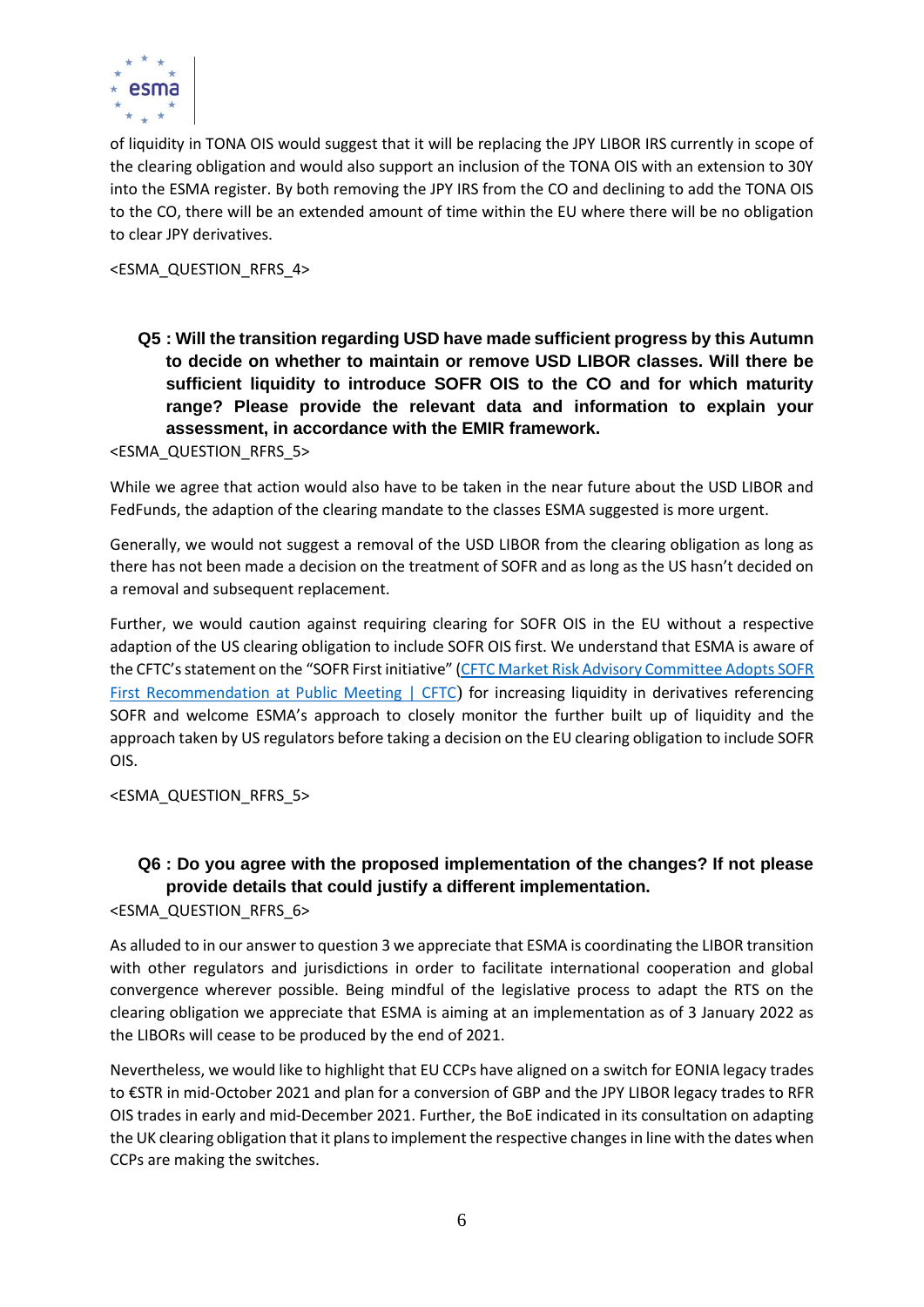

Consequently, in the EU, we may see a gap at the end of December where the GBP and JPY LIBORs will be subject to the clearing obligation without a CCP clearing them as well as new business under the replacement rates which will not yet be subject to the clearing obligation; this is also true with EONIA from mid-October until the end of the year. While we would not expect to see much new GBP/JPY LIBOR or EONIA activity after their conversion at CCPs, we could not exclude the possibility that some market participants would have to do some targeted GBP/JPY LIBOR or EONIA transactions which would be done in the bilateral space.

In this context, we would like to highlight in general the importance to protect the integrity of central clearing and avoid a move back to the bilateral space.

<ESMA\_QUESTION\_RFRS\_6>

### **Derivatives trading obligation**

**Q7 : Do you agree with the proposal to not include OIS referencing €STR, SONIA nor SOFR to the DTO at this point in time? In case you disagree with ESMA's proposal, please justify and support your assessment with qualitative and quantitative data.** 

<ESMA\_QUESTION\_RFRS\_7>

While Eurex does not offer the products currently subject under the DTO for trading we would like to provide some general comments on the DTO which ESMA may consider useful for the general discussion about the potential adaption of the scope.

DBG has welcomed the introduction of the trading obligation for OTC derivatives (DTO) under MiFIR as one of the key cornerstones of the G20 reforms in the aftermath of the financial crisis. DBG considers central clearing and trading of OTC-derivatives on exchanges as beneficial for the overall level of transparency and ultimately as integral for the stability of financial markets. However, ESMA's Annual Statistical Report on the EU Derivatives Markets show that despite the DTO the level of notional volume of derivatives executed on trading venues (ETDs and OTC executed on-venue) has remained with approximately 15% relatively stable at low levels. This also means that 85% of the notional volume is still executed off-venue in opaque OTC-markets. Not including OIS referencing €STR or SONIA to the scope of the DTO bears the risk to further increase the share of notional volume executed OTC bilaterally. ESMA should therefore carefully monitor the liquidity situation of these RFRs on EU venues in order to avoid a further increase of volumes executed OTC bilaterally.

<ESMA\_QUESTION\_RFRS\_7>

# **Q8 : Do you consider that IRS referencing USD LIBOR should continue to be subject to the DTO?**

#### <ESMA\_QUESTION\_RFRS\_8>

Eurex agrees with ESMA to keep IRS referencing the USD LIBOR in scope of the DTO. We would not see a reason to remove the USD LIBOR from the scope, as the criteria for a scope inclusion as per Art. 32 (2) MiFIR are fulfilled.

Please also refer to our answers to questions 6 and 7 in this context.